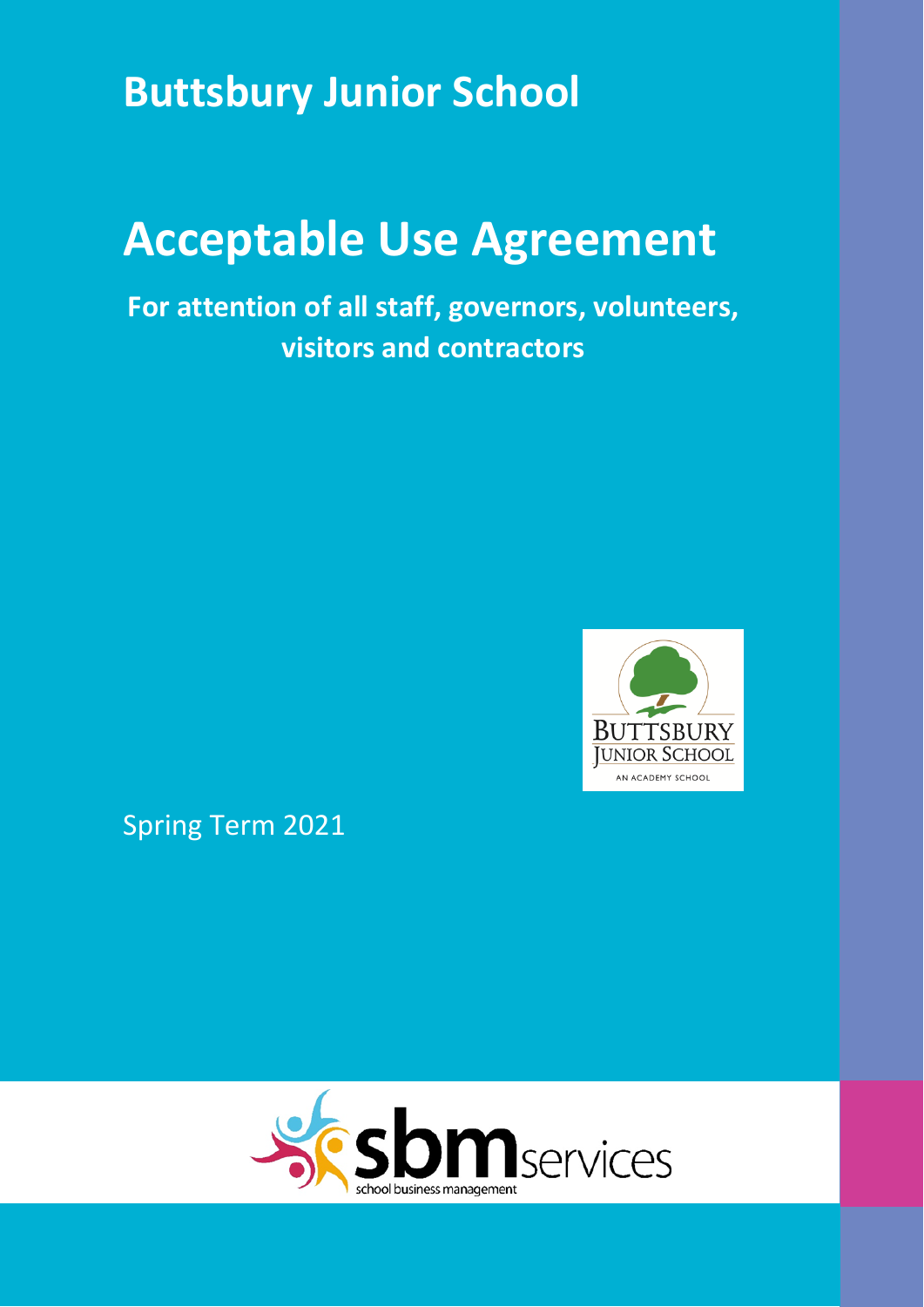**This document is based on a template provided by SBM Services (uk) Ltd and is only authorised for use by those schools in contract with SBM Services (uk) Ltd. This template may not be reproduced, stored in a retrieval system or transmitted in any form or by any means, electronic, mechanical, photocopying, recording or otherwise without the prior written permission of SBM Services (uk) Ltd.**

**Copyright © 2018 All rights reserved**